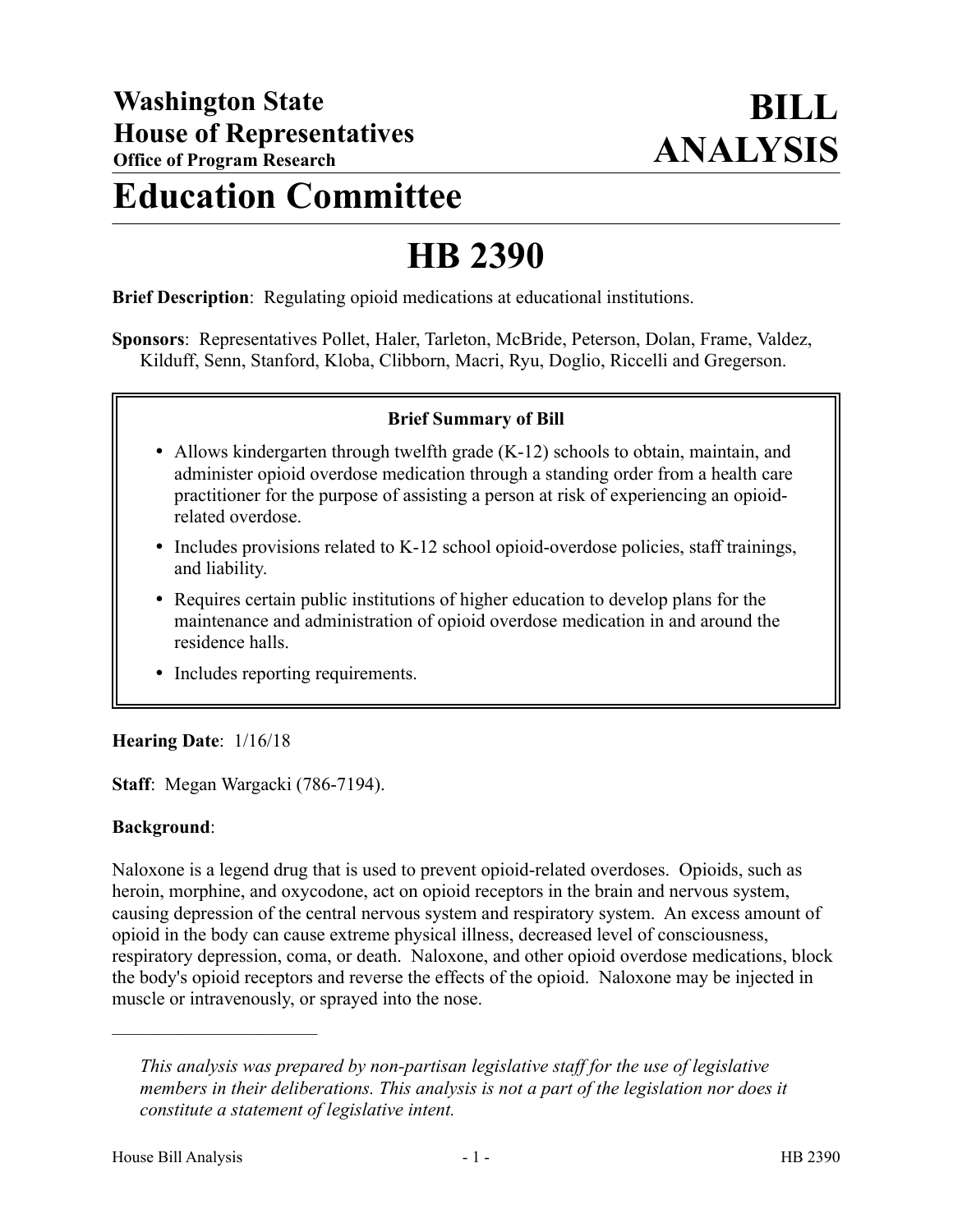A health care practitioner who is authorized to prescribe legend drugs may prescribe, dispense, distribute, and deliver an opioid overdose medication by a standing order or protocol to a recipient in a position to assist a person at risk of experiencing an opioid-related overdose. "Standing order" and "protocol" mean written or electronically recorded instructions prepared by a prescriber for distribution and administration of a drug by designated and trained staff or volunteers, as well as other actions and interventions to be used upon the occurrence of defined clinical events to improve patients' timely access to treatment. At the time of prescribing, dispensing, distributing, or delivering the opioid overdose medication, the practitioner must inform the recipient that as soon as possible after administration, the person at risk of experiencing an overdose should be transported to a hospital or a first responder should be summoned.

Any person or entity may lawfully possess, store, deliver, distribute, or administer an opioid overdose medication pursuant to a practitioner's prescription or standing order. Such persons and entities are not subject to civil or criminal liability for their authorized actions related to opioid overdose medication or the outcomes of their authorized actions if they act in good faith and with reasonable care.

In general, the school code specifies that, before trained school personnel may administer medication to a student, the public school district or private school must receive a written, current, unexpired request from a parent or guardian and a prescription from a health care practitioner, among other requirements. However, an exception is provided for the maintenance and administration of epinephrine to respond to a potentially life-threatening allergic reaction, where the epinephrine is prescribed by standing order.

## **Summary of Bill**:

## Kindergarten Through Twelfth Grade Schools.

For the purpose of assisting a person at risk of experiencing an opioid-related overdose, schools may obtain and maintain opioid overdose medication through a standing order, rather than having to receive a written request from a parent or guardian and a licensed health care practitioner to administer opioid overdose medication to a specific student. School is defined to mean a public school, school district, or educational service district with any of grades kindergarten through twelve (K-12).

The following personnel may distribute or administer the school-owned opioid overdose medication to respond to symptoms of an opioid-related overdose: school nurses, designated trained school personnel, and health care professionals or trained staff located at a health care clinic on public school property or under contract with the district. Opioid overdose medication may be used on school property, including the school bus, and during field trips or sanctioned excursions away from the property. School nurses and designated trained school personnel may carry an appropriate supply of school-owned opioid overdose medication on field trips or sanctioned excursions.

By the 2018-19 school year, the Office of the Superintendent of Public Instruction (OSPI), in consultation with the Department of Health (DOH), must develop opioid-related overdose policy guidelines and training requirements for public schools and school districts. These policy